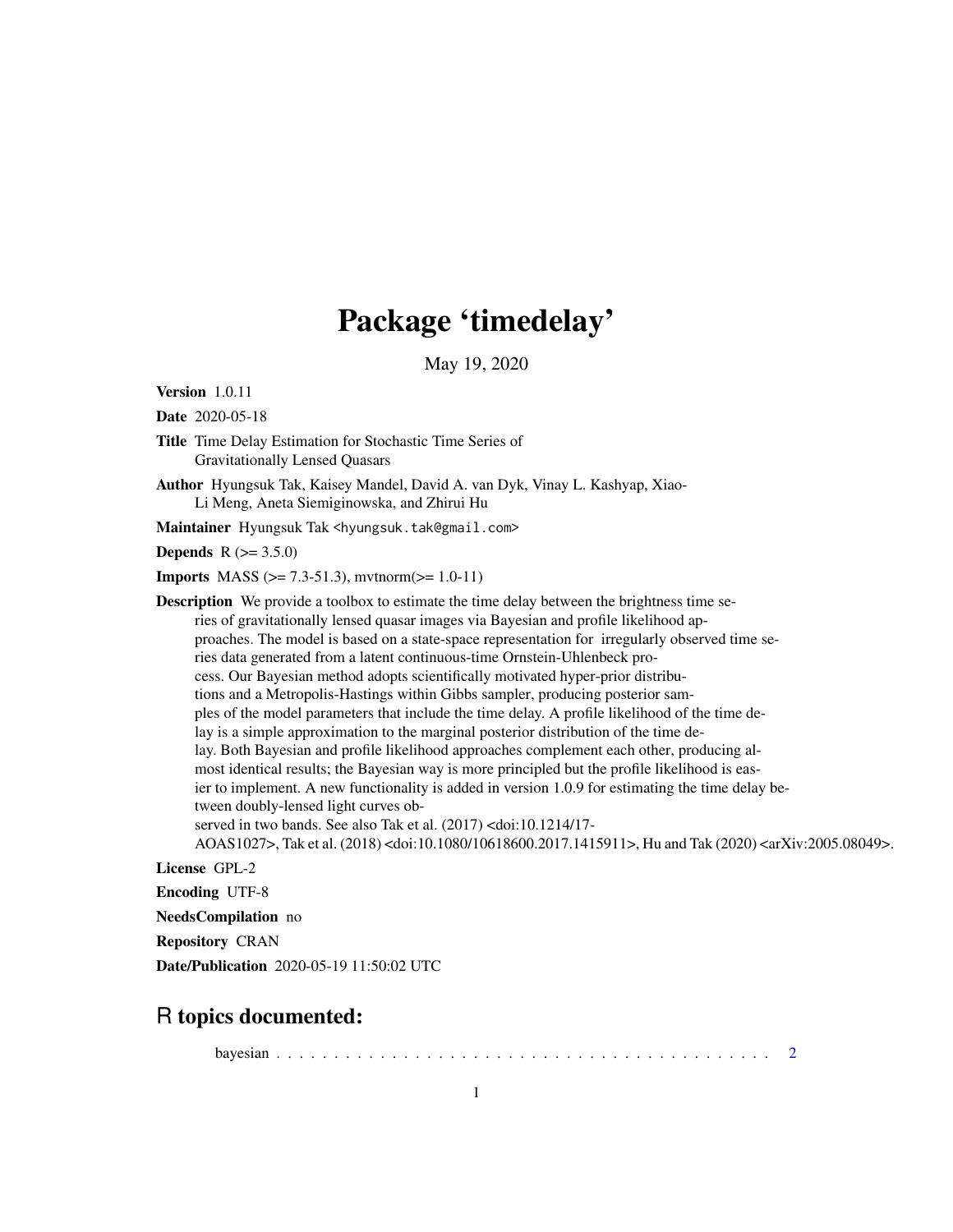<span id="page-1-0"></span>

<span id="page-1-1"></span>bayesian *Estimating the time delay via the Bayesian method*

#### Description

bayesian produces posterior samples of all the model parameters including the time delay. This function has options for three Markov chain Monte Carlo (MCMC) techniques; (i) ancillaritysufficiency interweaving strategy (ASIS) and (ii) adaptive MCMC to improve the convergence rate, and (iii) repelling-attracting Metropolis for multimodality.

#### Usage

```
bayesian(data.lcA, data.lcB, data.flux, theta.ini,
   delta.ini, delta.uniform.range, delta.proposal.scale,
   tau.proposal.scale, tau.prior.shape = 1, tau.prior.scale = 1,
   sigma.prior.shape = 1, sigma.prior.scale = 1e-7,
   asis = TRUE, micro, multimodality = FALSE,
   adaptive.frequency, adaptive.delta = TRUE, adaptive.delta.factor,
   adaptive.tau = TRUE, adaptive.tau.factor,
   sample.size, warmingup.size)
```
#### Arguments

| data.lcA             | A $(n_1$ by 3) matrix for image A (light curve A); the first column has $n_1$ observa-<br>tion times, the second column contains $n_1$ flux (or magnitude) values, the third<br>column includes $n_1$ measurement errors. |
|----------------------|---------------------------------------------------------------------------------------------------------------------------------------------------------------------------------------------------------------------------|
| data.lcB             | A $(n_2$ by 3) matrix for image B (light curve B); the first column has $n_2$ observa-<br>tion times, the second column contains $n_2$ flux (or magnitude) values, the third<br>column includes $n_2$ measurement errors. |
| data.flux            | "True" if data are recorded on flux scale or "FALSE" if data are on magnitude<br>scale. Simply speaking, if your observed time series can take on negative values,<br>then data.flux $=$ FALSE.                           |
| theta.ini            | Initial values of the OU parameters, $(\mu, \sigma, \tau)$ .                                                                                                                                                              |
| delta.ini            | Initial value of the time delay, $\Delta$ .                                                                                                                                                                               |
| delta.uniform.range  |                                                                                                                                                                                                                           |
|                      | The range of the Uniform prior distribution for the time delay.                                                                                                                                                           |
| delta.proposal.scale |                                                                                                                                                                                                                           |
|                      | The proposal scale of the Metropolis step for the time delay.                                                                                                                                                             |
|                      |                                                                                                                                                                                                                           |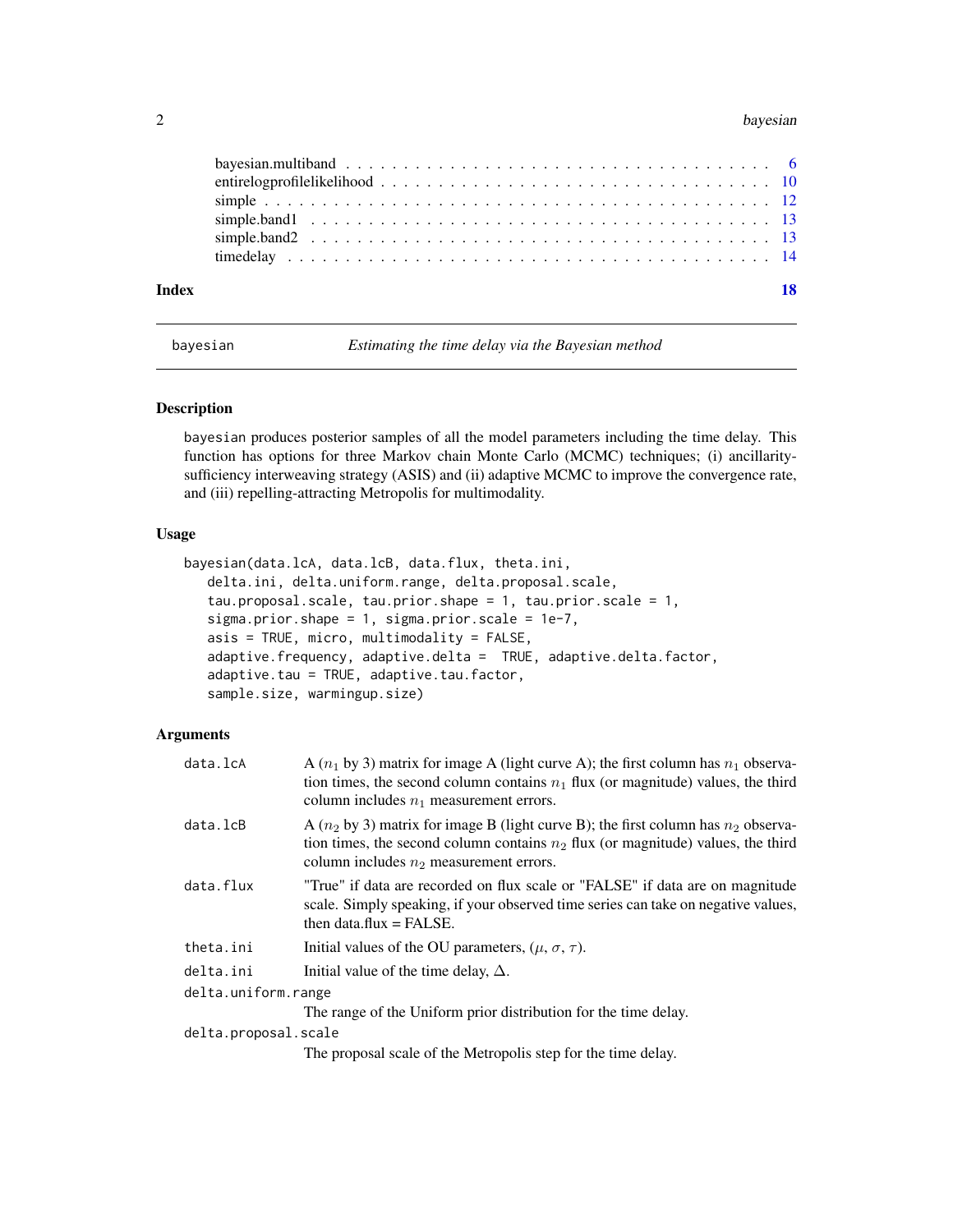| tau.proposal.scale    |                                                                                                                                                                                                                                                                    |
|-----------------------|--------------------------------------------------------------------------------------------------------------------------------------------------------------------------------------------------------------------------------------------------------------------|
|                       | The proposal scale of the Metropolis-Hastings step for $\tau$ .                                                                                                                                                                                                    |
| tau.prior.shape       |                                                                                                                                                                                                                                                                    |
|                       | The shape parameter of the Inverse-Gamma hyper-prior distribution for $\tau$ . De-<br>fault is 1.                                                                                                                                                                  |
| tau.prior.scale       |                                                                                                                                                                                                                                                                    |
|                       | The scale parameter of the Inverse-Gamma hyper-prior distribution for $\tau$ . De-<br>fault is 1.                                                                                                                                                                  |
| sigma.prior.shape     |                                                                                                                                                                                                                                                                    |
|                       | The shape parameter of the Inverse-Gamma hyper-prior distribution for $\sigma^2$ . De-<br>fault is 1.                                                                                                                                                              |
| sigma.prior.scale     |                                                                                                                                                                                                                                                                    |
|                       | The scale parameter of the Inverse-Gamma hyper-prior distribution for $\sigma^2$ . De-<br>fault is 1e-7.                                                                                                                                                           |
| asis                  | (Optional) "TRUE" if we use the ancillarity-sufficiency interweaving strategy<br>(ASIS) for c (always recommended). Default is "TRUE".                                                                                                                             |
| micro                 | It determines the order of a polynomial regression model that accounts for the<br>difference between microlensing trends. Default is 3. When zero is assigned,<br>the Bayesian model fits a curve-shifted model.                                                   |
| multimodality         | (Optional) "TRUE" if we use a repelling-attracting Metropolis algorithm for<br>sampling Delta. When it is "TRUE" it is recommended that adaptive.delta $=$<br>FALSE so that the adaptive MCMC is not used in the presence of multimodality.<br>Default is "FALSE". |
| adaptive.frequency    |                                                                                                                                                                                                                                                                    |
|                       | (If "adaptive.delta = TRUE" or "adaptive.tau = TRUE") The adaptive MCMC<br>is applied for every specified frequency. If it is specified as 500, the adaptive<br>MCMC is applied to every 500th iterstion.                                                          |
| adaptive.delta        | (Optional) "TRUE" if we use the adaptive MCMC for the time delay. Default is<br>"TRUE".                                                                                                                                                                            |
| adaptive.delta.factor |                                                                                                                                                                                                                                                                    |
|                       | (If "adaptive.delta = TRUE") The factor, $exp(\pm adaptive.deltafactor)$ , multiplied<br>by the proposal scale of the time delay for adaptive MCMC.                                                                                                                |
| adaptive.tau          | (Optional) "TRUE" if we use the adaptive MCMC for tau. Default is "TRUE".                                                                                                                                                                                          |
| adaptive.tau.factor   |                                                                                                                                                                                                                                                                    |
|                       | (If "adaptive.tau = TRUE") The factor, $exp(\pm adaptive.tau.factor)$ , multiplied by<br>the proposal scale of tau for adaptive MCMC.                                                                                                                              |
| sample.size           | The number of the posterior samples of each model parameter.                                                                                                                                                                                                       |
| warmingup.size        | The number of burn-in posterior samples.                                                                                                                                                                                                                           |

#### Details

The function bayesian produces posterior samples of the model parameters one of which is the time delay. Please note that when astronomical time series data are loaded on R by read.table, read.csv, etc., some decimal places of the the observation times are automatically rounded because R's default is to load seven effective digits. For example, R will load the observation time 51075.412789 as 51075.41. This default will produce many ties in observation times even though there is actually no tie in observation times. To prevent this, please type "options(digits = 11)" before loading the data if the observation times are in seven effective digits.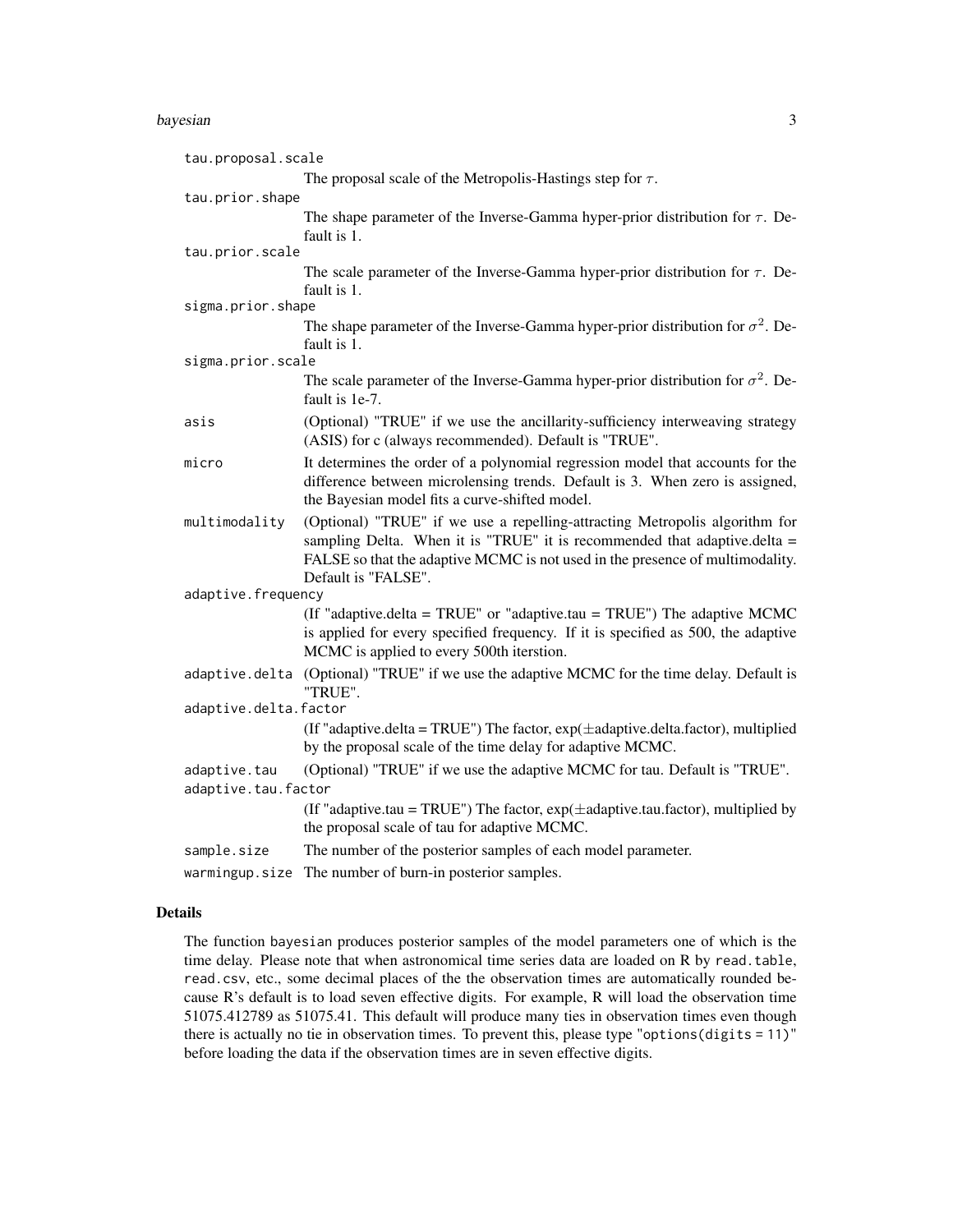#### Value

The outcome of bayesian comprises of:

| delta             | Posterior samples of the time delay                                       |
|-------------------|---------------------------------------------------------------------------|
| Χ                 | Posterior samples of the latent magnitudes                                |
| beta              | Posterior samples of the polynomial regression coefficients, beta         |
| mu                | Posterior samples of the mean parameter of the O-U process, mu            |
| sigma             | Posterior samples of the short term variability of the O-U process, sigma |
| tau               | Posterior samples of the mean reversion time of the O-U process, tau      |
| tau.accept.rate   |                                                                           |
|                   | The acceptance rate of the MCMC for tau                                   |
| delta.accept.rate |                                                                           |
|                   | The acceptance rate of the MCMC for the time delay                        |

#### Author(s)

Hyungsuk Tak

#### References

Hyungsuk Tak, Kaisey Mandel, David A. van Dyk, Vinay L. Kashyap, Xiao-Li Meng, and Aneta Siemiginowska (2017). "Bayesian Estimates of Astronomical Time Delays between Gravitationally Lensed Stochastic Light Curves," The Annals of Applied Statistics, 11 (3), 1309-1348. Hyungsuk Tak, Xiao-Li Meng, and David A. van Dyk (2018), "A Repelling-Attracting Metropolis Algorithm for Multimodality", Journal of Computational and Graphical Statistics, 27 (3), 479-490. Zhirui Hu and Hyungsuk Tak (2020+), "Modeling Stochastic Variability in Multi-Band Time Series Data," arXiv:2005.08049.

#### Examples

```
# Loading datasets
data(simple)
# A typical quasar data set
head(simple)
# Subset (data for image A) of the typical quasar data set
lcA <- simple[, 1 : 3]
# Another subset (data for image B) of the typical quasar data set
# The observation times for image B are not necessarily the same as those for image A
lcB \leftarrow simple[, c(1, 4, 5)]# The two subsets do not need to have the same number of observations
# For example, here we add one more observation time for image B
lcB <- rbind(lcB, c(290, 1.86, 0.006))
```
dim(lcA)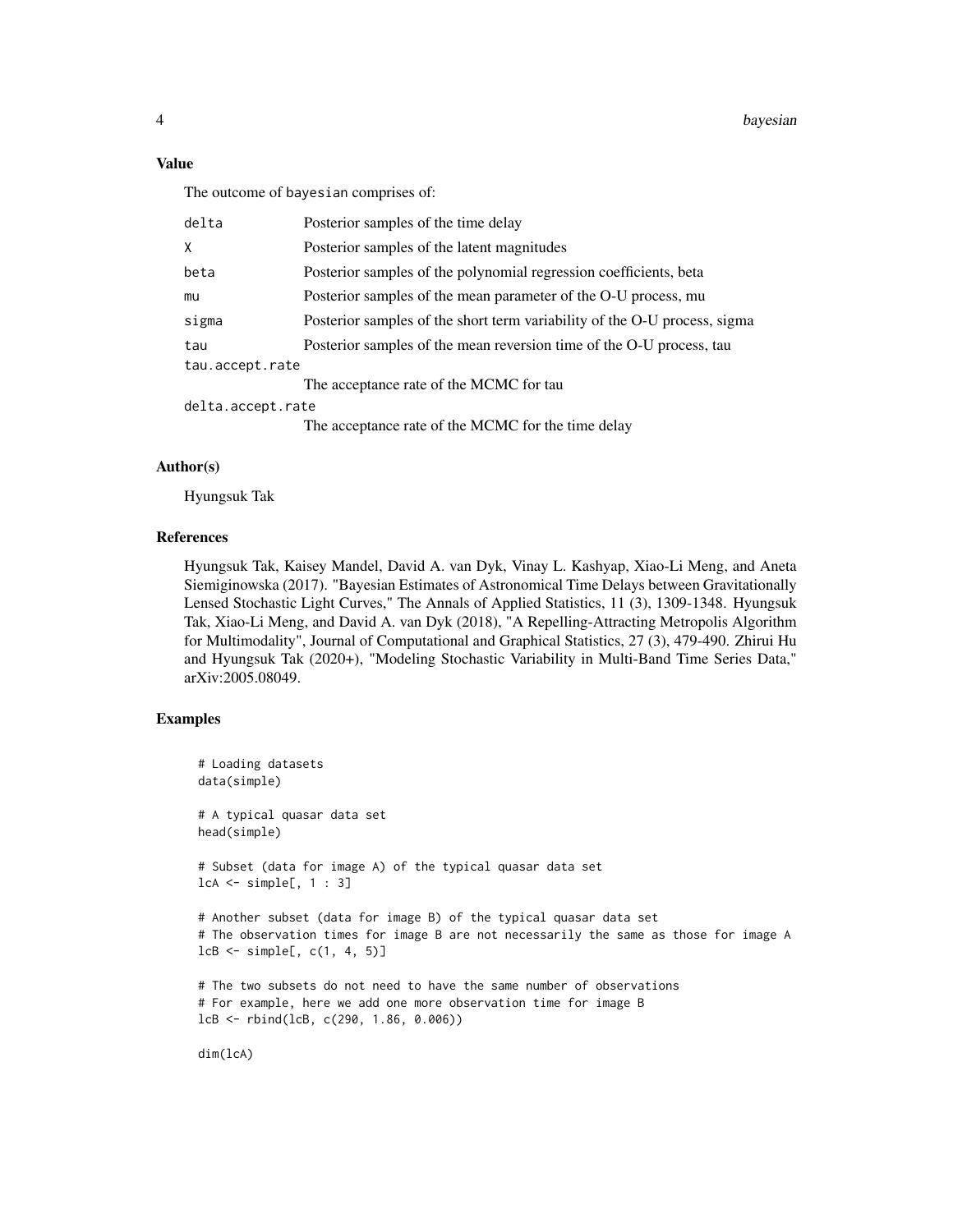#### dim(lcB)

```
###############################################
# Time delay estimation via Bayesian approach #
###############################################
# Cubic microlensing model (m = 3)
output = bayesian(data.lcA = lcA, data.lcB = lcB,
                  data.flux = FALSE, theta.ini = c(0, 0.01, 200),
                  delta.ini = 50, delta.uniform.range = c(0, 100),
                  delta.proposal.scale = 1,
                  tau.proposal.scale = 3,
                  tau.prior.shape = 1, tau.prior.scale = 1,
                  sigma.prior.shape = 1, sigma.prior.scale = 2 / 10^2,
                  asis = TRUE, micro = 3,
                  sample.size = 10, warmingup.size = 10)
names(output)
# hist(output$delta, 20)
# plot(output$delta, type = "l")
# acf(output$delta)
# output$delta.accept
# output$tau.accept
# If multimodality exists, then please add two arguments:
# multimodality = TRUE, adaptive.delta = FALSE
# This is to prevent the Markov chain from adapting to a local mode.
# If we know the distance between the most distant modes,
# try the smallest value of delta.proposal.scale that still makes
# the Markov chain jump between those modes frequently.
# For example, when the distance is d, then try
# delta.proposal.scale = d \times 0.7, decreasing or increasing 0.7.
# Graphical model checking
# beta.hat <- colMeans(output$beta)
# delta.hat <- mean(output$delta)
# time.x <- lcB[, 1] - delta.hat
# time.covariate <- cbind(rep(1, length(time.x)), time.x, time.x^2, time.x^3)
##### This time.covariate is when micro = 3, a third-order polynomial regression.
##### With micro = 0, "time.covariate <- rep(1, length(time.x))" is used.
# predicted <- time.covariate %*% beta.hat
# plot(lcA[, 1], lcA[, 2], col = 2)
##### Adjust the range of the x-axis by the argument of plot.
##### For example "xlim = c(-1, 2)"
# points(lcB[, 1] - delta.hat, lcB[, 2] - predicted, col = 4, pch = 1)
# for (i in 1 : length(output$delta)) {
# temp.time <- c(lcA[, 1], lcB[, 1] - output$delta[i])
# points(sort(temp.time), output$X[i, ],
# col = "gray", \text{cex} = 0.5, \text{pch} = 1, \text{lwd} = 0.01)# }
# points(lcA[, 1], lcA[, 2], pch = 0, col = 2, lwd = 1)# points(lcB[, 1] - delta.hat, lcB[, 2] - predicted,
```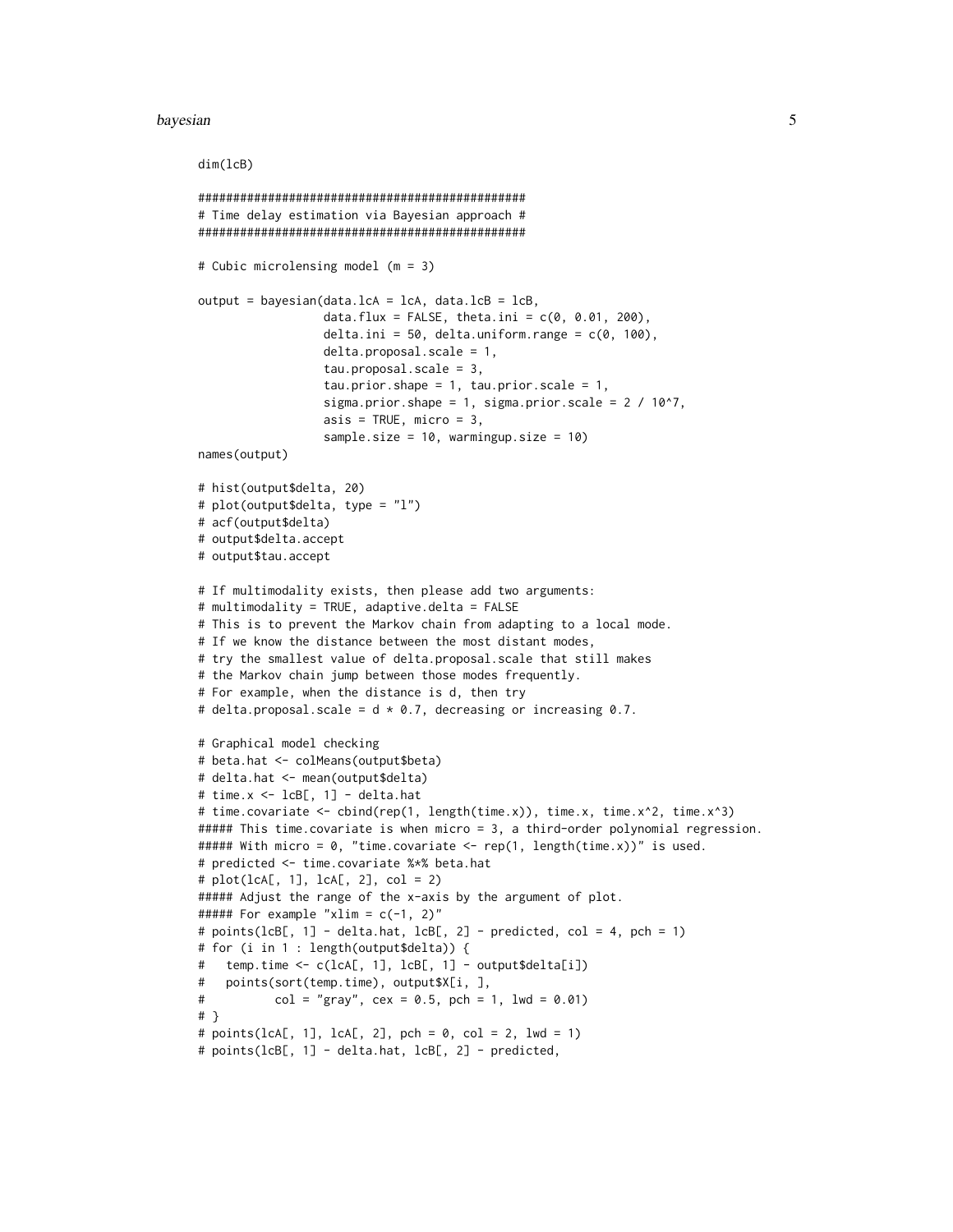<span id="page-5-0"></span> $# \qquad \text{col} = 4, \text{ pch} = 1, \text{ lwd} = 1)$ 

<span id="page-5-1"></span>bayesian.multiband *Estimating the time delay between doubly-lensed multi-band light curves in a Bayesian way*

#### Description

bayesian.multiband produces posterior samples of all the model parameters including the time delay between doubly-lensed multi-band light curves.

#### Usage

```
bayesian.multiband(data.band1, data.band2, n.bands = 2,
  theta.ini = c(0.01, 0.01, 100, 100, 0.5),
  delta.ini, delta.uniform.range = c(-500, 500), delta.proposal.scale = 1,
  tau.propsal.scale = 1, tau.prior.shape = 1, tau.prior.scale = 1,sigma2.proposal.scale = 0.5, sigma2.prior.shape = 1, sigma2.prior.scale = 1e-7,
 rho.proposal.scale = 0.1, beta.prior.diag = 10 \times c(0.1, 0.01, 1e-3, 1e-5)^2,
 micro = 3, timesc = 100, adaptive.frequency = 100,
 adaptive.delta.factor = 0.1, adaptive.tau.factor = 0.1,
  adaptive.sigma2.factor = 0.1, adaptive.rho.factor = 0.1,
  sample.size, warmingup.size)
```
#### Arguments

| data.band1 | A $(n_1$ by 5) matrix composed of the data for doubly-lensed images oberved in<br>band 1; the first column contains $n_1$ observation times, the second column con-<br>tains $n_1$ magnitudes for image A, the third column has $n_1$ measurement error<br>standard deviations for image A, the fourth column include $n_1$ magnitudes for<br>image B, and the fifth column contains $n_1$ measurement error standard devia-<br>tions for image B.                                                |
|------------|---------------------------------------------------------------------------------------------------------------------------------------------------------------------------------------------------------------------------------------------------------------------------------------------------------------------------------------------------------------------------------------------------------------------------------------------------------------------------------------------------|
| data.band2 | A $(n_2$ by 5) matrix composed of the data for doubly-lensed images oberved in<br>band 2; the first column contains $n_2$ observation times, the second column con-<br>tains $n_2$ magnitudes for image A, the third column has $n_2$ measurement error<br>standard deviations for image A, the fourth column include $n_2$ magnitudes for<br>image B, and the fifth column contains $n_2$ measurement error standard devia-<br>tions for image B.                                                |
| n.bands    | The number of bands used to obtain the data. For now, only two bands are<br>allowed. The authors plan to modify the code to allow more bands in the near<br>future.                                                                                                                                                                                                                                                                                                                               |
| theta.ini  | A vector for initial values of the OU processes for two bands, i.e., ( $\sigma_1$ , $\sigma_2$ , $\tau_1$ ,<br>$\tau_2$ , $\rho$ ), where $\sigma_1$ is the short-term variability (standard deviation) for band 1, $\sigma_2$<br>is the short-term variability (standard deviation) for band 2, $\tau_1$ is the timescale<br>for band 1, and $\tau_2$ is the timescale for band 2, and $\rho$ is the cross-correlation<br>parameter between two bands. Defaults are (0.01, 0.01, 100, 100, 0.5). |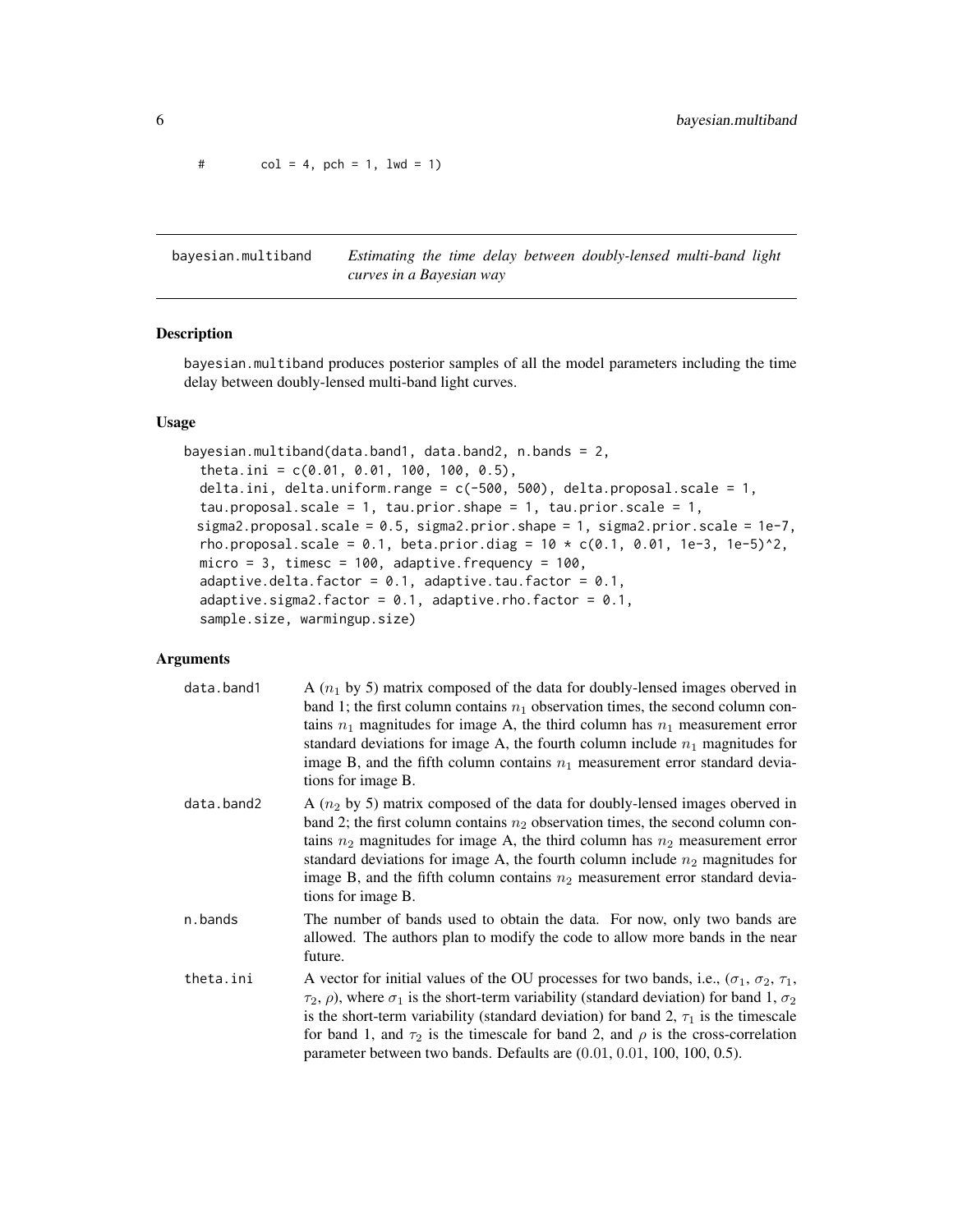| delta.ini             | Initial values of the time delay.                                                                                                                                                                                                                                                                                                                                                                                        |  |
|-----------------------|--------------------------------------------------------------------------------------------------------------------------------------------------------------------------------------------------------------------------------------------------------------------------------------------------------------------------------------------------------------------------------------------------------------------------|--|
| delta.uniform.range   |                                                                                                                                                                                                                                                                                                                                                                                                                          |  |
|                       | The range of the Uniform prior distribution for the time delay. Default range is<br>set to $(-500, 500)$ .                                                                                                                                                                                                                                                                                                               |  |
| delta.proposal.scale  |                                                                                                                                                                                                                                                                                                                                                                                                                          |  |
|                       | The proposal scale of the Metropolis step for the time delay. Default is 1.                                                                                                                                                                                                                                                                                                                                              |  |
| tau.proposal.scale    |                                                                                                                                                                                                                                                                                                                                                                                                                          |  |
|                       | The proposal scale of the Metropolis-Hastings step for $\tau_i$ ( $j = 1, 2$ ) Default is<br>1.                                                                                                                                                                                                                                                                                                                          |  |
| tau.prior.shape       |                                                                                                                                                                                                                                                                                                                                                                                                                          |  |
|                       | The shape parameter of the Inverse-Gamma hyper-prior distribution for $\tau_i$ . De-<br>fault is 1.                                                                                                                                                                                                                                                                                                                      |  |
| tau.prior.scale       |                                                                                                                                                                                                                                                                                                                                                                                                                          |  |
|                       | The scale parameter of the Inverse-Gamma hyper-prior distribution for $\tau_j$ . De-<br>fault is 1.                                                                                                                                                                                                                                                                                                                      |  |
| sigma2.proposal.scale |                                                                                                                                                                                                                                                                                                                                                                                                                          |  |
|                       | The proposal scale of the Metropolis-Hastings step for $\sigma_i^2$ ( $j = 1, 2$ ). Default is<br>0.5.                                                                                                                                                                                                                                                                                                                   |  |
| sigma2.prior.shape    |                                                                                                                                                                                                                                                                                                                                                                                                                          |  |
|                       | The shape parameter of the Inverse-Gamma hyper-prior distribution for $\sigma_i^2$ . De-<br>fault is 1.                                                                                                                                                                                                                                                                                                                  |  |
| sigma2.prior.scale    |                                                                                                                                                                                                                                                                                                                                                                                                                          |  |
|                       | The scale parameter of the Inverse-Gamma hyper-prior distribution for $\sigma_i^2$ . If no<br>prior information is available, we recommend using 1e-7 (default).                                                                                                                                                                                                                                                         |  |
| rho.proposal.scale    |                                                                                                                                                                                                                                                                                                                                                                                                                          |  |
|                       | The proposal scale of the Metropolis-Hastings step for $\rho$ . Default is 0.1.                                                                                                                                                                                                                                                                                                                                          |  |
| beta.prior.diag       |                                                                                                                                                                                                                                                                                                                                                                                                                          |  |
|                       | The diagonal elements of the covariance matrix in the multivariate Gaussian<br>prior for $\beta$ (polynomial regression coefficients for microlensing adjustment).<br>If such information is not available, these are set to $10 \times c(0.1)^2$ if micro =<br>0, $10 \times c(0.1, 0.01)$ ^2 if micro = 1, $10 \times c(0.1, 0.01, 1e-3)$ ^2 if micro = 2,<br>and $10 \times c(0.1, 0.01, 1e-3, 1e-5)^2$ if micro = 3. |  |
| micro                 | A non-negative integer less than or equal to 3. It determines the order of a poly-<br>nomial regression model that accounts for the long-term trend of microlensing<br>effect. Default is 3.                                                                                                                                                                                                                             |  |
| timesc                | It scales the observation time for fitting polynomial of microlensing, i.e., time /<br>timesc, so that the coefficients are not too small. Default is 100.                                                                                                                                                                                                                                                               |  |
| adaptive.frequency    |                                                                                                                                                                                                                                                                                                                                                                                                                          |  |
|                       | The adaptive MCMC is applied for every specified frequency. If it is specified<br>as 500, the adaptive MCMC is applied to every 500th iterstion. Default is 100.                                                                                                                                                                                                                                                         |  |
| adaptive.delta.factor |                                                                                                                                                                                                                                                                                                                                                                                                                          |  |
|                       | The factor, $exp(\pm adaptive.delta.factor)$ , multiplied by the proposal scale of the<br>time delay for adaptive MCMC. Default is 0.1.                                                                                                                                                                                                                                                                                  |  |
| adaptive.tau.factor   |                                                                                                                                                                                                                                                                                                                                                                                                                          |  |
|                       | The factor, $exp(\pm adaptive.tau.factor)$ , multiplied by the proposal scale of $\tau_i$ for<br>adaptive MCMC. Default is 0.1.                                                                                                                                                                                                                                                                                          |  |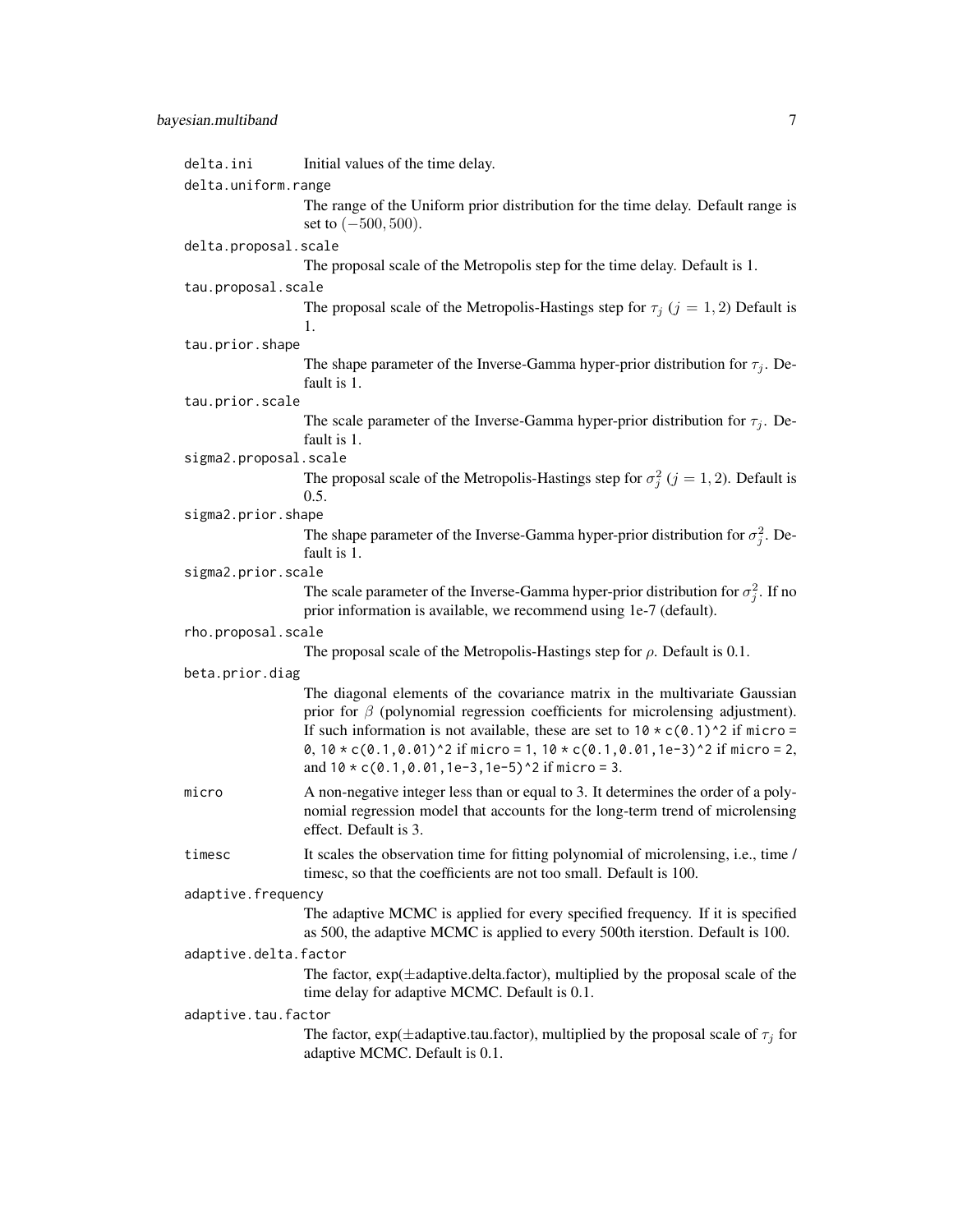|                     | adaptive.sigma2.factor |                                                                                                                                     |
|---------------------|------------------------|-------------------------------------------------------------------------------------------------------------------------------------|
|                     |                        | The factor, $exp(\pm adaptive.tau.factor)$ , multiplied by the proposal scale of $\sigma_i^2$ for<br>adaptive MCMC. Default is 0.1. |
| adaptive.rho.factor |                        |                                                                                                                                     |
|                     |                        | The factor, $exp(\pm adaptive.tau.factor)$ , multiplied by the proposal scale of $\rho$ for<br>adaptive MCMC. Default is 0.1.       |
|                     | sample.size            | The number of the posterior samples of each model parameter.                                                                        |
|                     |                        | warmingup.size The number of burn-in samples for MCMC.                                                                              |

#### Details

The function bayesian.multiband produces posterior samples of the model parameters, where the time delay (delta) is of primary interest. For now, this function only supports doubly-lensed data observed in two bands. The authors plan to generalize this code to account for more than two bands and more than two lens.

Please note that when astronomical time series data are loaded on R by read.table, read.csv, etc., some decimal places of the the observation times are automatically rounded because R's default is to load seven effective digits. For example, R will load the observation time 51075.412789 as 51075.41. This default will produce many ties in observation times even though there is actually no tie in observation times. To prevent this, please type "options(digits = 11)" before loading the data if the observation times are in seven effective digits.

#### Value

The outcomes of bayesian.multiband are composed of:

| delta             | A vector for $m$ posterior samples of the time delay.                                                                                                                                                                                                                                            |
|-------------------|--------------------------------------------------------------------------------------------------------------------------------------------------------------------------------------------------------------------------------------------------------------------------------------------------|
| beta              | An $m$ by $k+1$ matrix containing posterior samples of the polynomial regression<br>coefficients, where $m$ is the size of the posterior sample, and $k$ is the polynomial<br>order for microlensing.                                                                                            |
| rho               | A vector for $m$ posterior samples of the cross-correlation parameter.                                                                                                                                                                                                                           |
| sigma             | An $m$ by 2 matrix containing posterior samples of the short-term variability<br>(standard deviation) of the O-U process. The first column is composed ot the<br>m posterior samples of $\sigma_1$ in band 1, and the second column contains the m<br>posterior samples of $\sigma_2$ in band 2. |
| tau               | An $m$ by 2 matrix containing posterior samples of the timescale of the O-U<br>process. The first column is composed ot the m posterior samples of $\tau_1$ in band<br>1, and the second column contains the m posterior samples of $\tau_2$ in band 2.                                          |
| tau.accept.rate   |                                                                                                                                                                                                                                                                                                  |
|                   | The acceptance rate of the MCMC for $\tau_1$ and $\tau_2$ .                                                                                                                                                                                                                                      |
| sigma.accept.rate |                                                                                                                                                                                                                                                                                                  |
|                   | The acceptance rate of the MCMC for $\sigma_1$ and $\sigma_2$ .                                                                                                                                                                                                                                  |
| delta.accept.rate |                                                                                                                                                                                                                                                                                                  |
|                   | The acceptance rate of the MCMC for the time delay                                                                                                                                                                                                                                               |
| rho.accept.rate   |                                                                                                                                                                                                                                                                                                  |
|                   | The acceptance rate of the MCMC for $\rho$ .                                                                                                                                                                                                                                                     |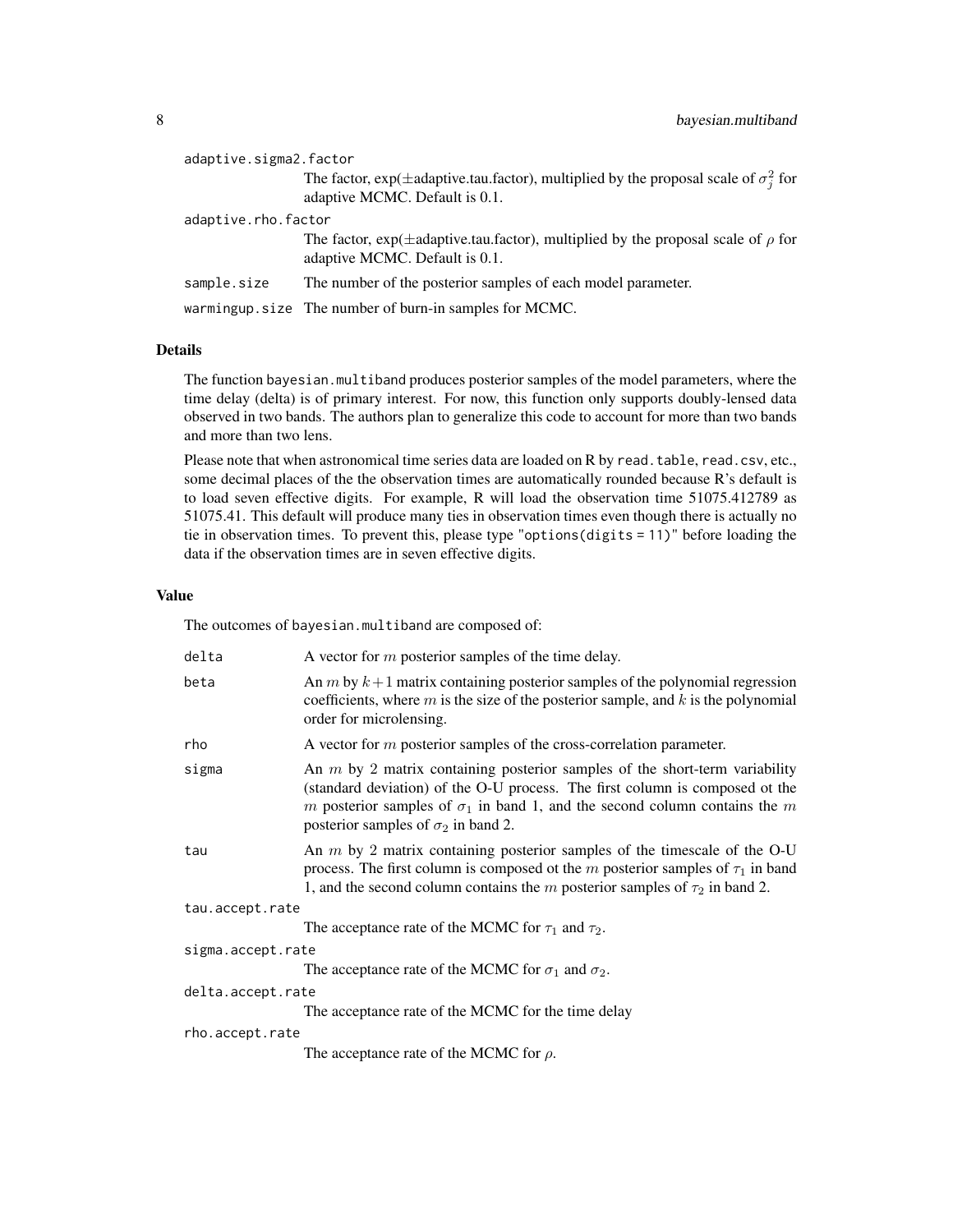#### Author(s)

Zhirui Hu and Hyungsuk Tak

#### References

Hyungsuk Tak, Kaisey Mandel, David A. van Dyk, Vinay L. Kashyap, Xiao-Li Meng, and Aneta Siemiginowska (2017). "Bayesian Estimates of Astronomical Time Delays between Gravitationally Lensed Stochastic Light Curves," The Annals of Applied Statistics, 11 (3), 1309-1348. Hyungsuk Tak, Xiao-Li Meng, and David A. van Dyk (2018), "A Repelling-Attracting Metropolis Algorithm for Multimodality", Journal of Computational and Graphical Statistics, 27 (3), 479-490. Zhirui Hu and Hyungsuk Tak (2020+), "Modeling Stochastic Variability in Multi-Band Time Series Data," arXiv:2005.08049.

#### **Examples**

```
# Loading datasets
data(simple.band1)
data(simple.band2)
# Doubly-lensed quasar data set observed in two bands
# Each data set contains doubly-lensed light curves observed in one band.
head(simple.band1)
head(simple.band2)
# The length of each data set (i.e., number of observation times)
# do not need to be the same.
dim(simple.band1)
dim(simple.band2)
###############################################
# Time delay estimation via Bayesian approach #
###############################################
# Cubic microlensing model (m = 3)
output <- bayesian.multiband(data.band1 = simple.band1,
            data-band2 = simple-band2, n.bands = 2,theta.ini = c(0.01, 0.01, 100, 100, 0.5),
            delta.ini = 100, delta.uniform.range = c(-500, 500),
            tau.proposal.scale = 1, tau.prior.shape = 1, tau.prior.scale = 1,
         sigma2.proposal.scale = 0.5, sigma2.prior.shape = 1, sigma2.prior.scale = 1e-7,
           rho.proposal.scale = 0.1, beta.prior.diag = 10 \times c(0.1, 0.01, 1e-3, 1e-5)^2.
            micro = 3, timesc = 100, adaptive. frequency = 100,
            adaptive.delta.factor = 0.1, adaptive.tau.factor = 0.1,
            adaptive.sigma2.factor = 0.1, adaptive.rho.factor = 0.1,
            sample.size = 100, warmingup.size = 100)
names(output)
```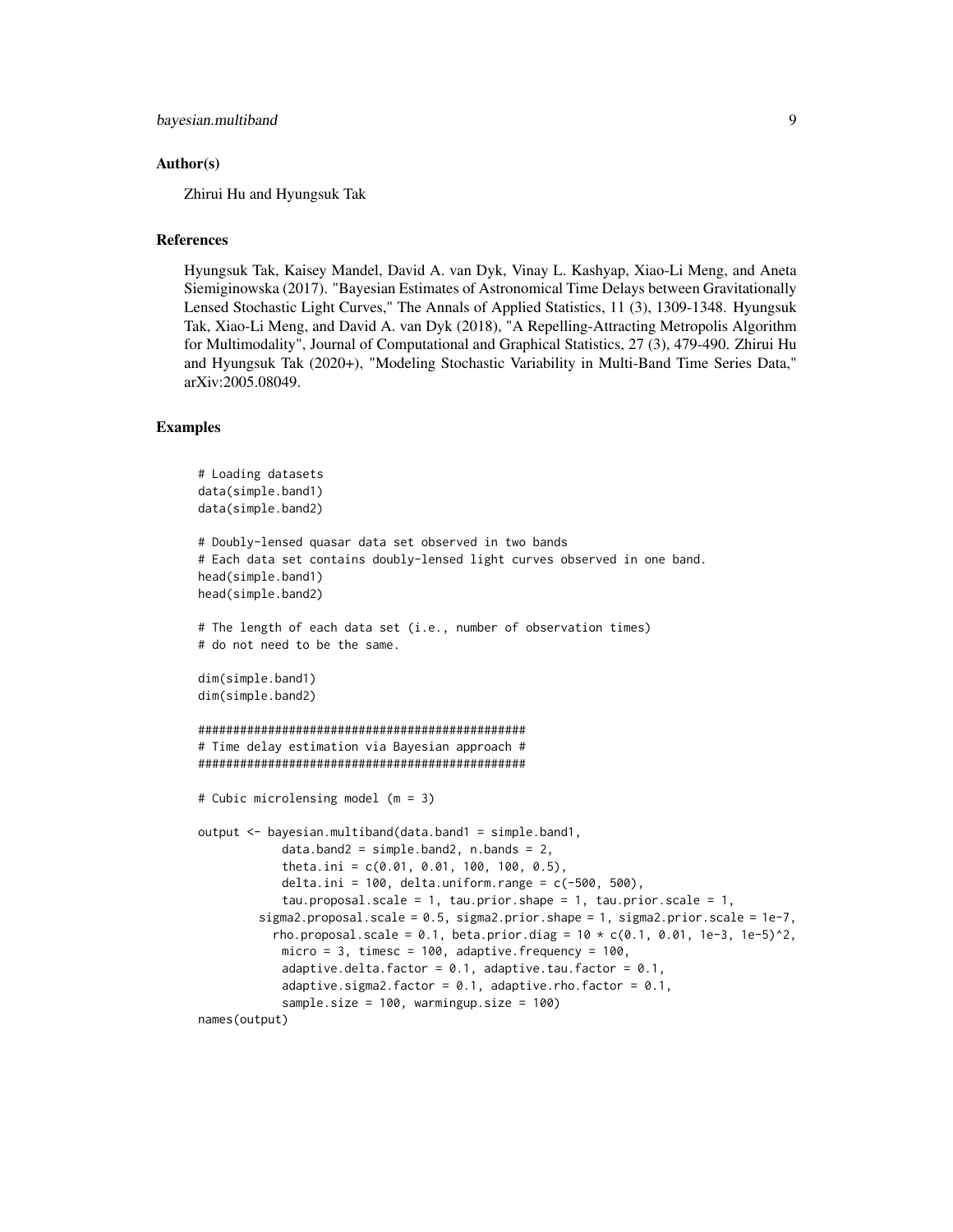```
# hist(output$delta, 20)
# plot(output$delta, type = "l")
# acf(output$delta)
# output$delta.accept.rate
```
#### <span id="page-9-1"></span>entirelogprofilelikelihood

*Calculating the entire profilel likelihood curve over the given grid values of the time delay*

#### Description

entirelogprofilelikelihood calculates the entire profilel likelihood curve over the given grid values of the time delay.

#### Usage

```
entirelogprofilelikelihood(data.lcA, data.lcB, grid,
                                  initial, data.flux,
                                  delta.uniform.range, micro)
```
#### Arguments

| data.lcA            | A $(n_1$ by 3) matrix for image A (light curve A); the first column has $n_1$ observa-<br>tion times, the second column contains $n_1$ flux (or magnitude) values, the third<br>column includes $n_1$ measurement errors. |
|---------------------|---------------------------------------------------------------------------------------------------------------------------------------------------------------------------------------------------------------------------|
| data.lcB            | A $(n_2$ by 3) matrix for image B (light curve B); the first column has $n_2$ observa-<br>tion times, the second column contains $n_2$ flux (or magnitude) values, the third<br>column includes $n_2$ measurement errors. |
| grid                | A vector containing values of the time delay on which the profile likelihood<br>values are calculated. We recommend using the grid interval equal to 0.1.                                                                 |
| initial             | The initial values of the other model parameters (mu, log(sigma), log(tau), beta).<br>We take log on sigma and tau for numerical stability.                                                                               |
| data.flux           | "True" if data are recorded on flux scale or "FALSE" if data are on magnitude<br>scale.                                                                                                                                   |
| delta.uniform.range |                                                                                                                                                                                                                           |
|                     | The range of the Uniform prior distribution for the time delay.                                                                                                                                                           |
| micro               | It determines the order of a polynomial regression model that accounts for the<br>difference between microlensing trends. Default is 3. When zero is assigned,<br>the Bayesian model fits a curve-shifted model.          |

#### Details

The function entirelogprofilelikelihood is used to obtain the entire profile likelihood curve over the given grid values of the time delay.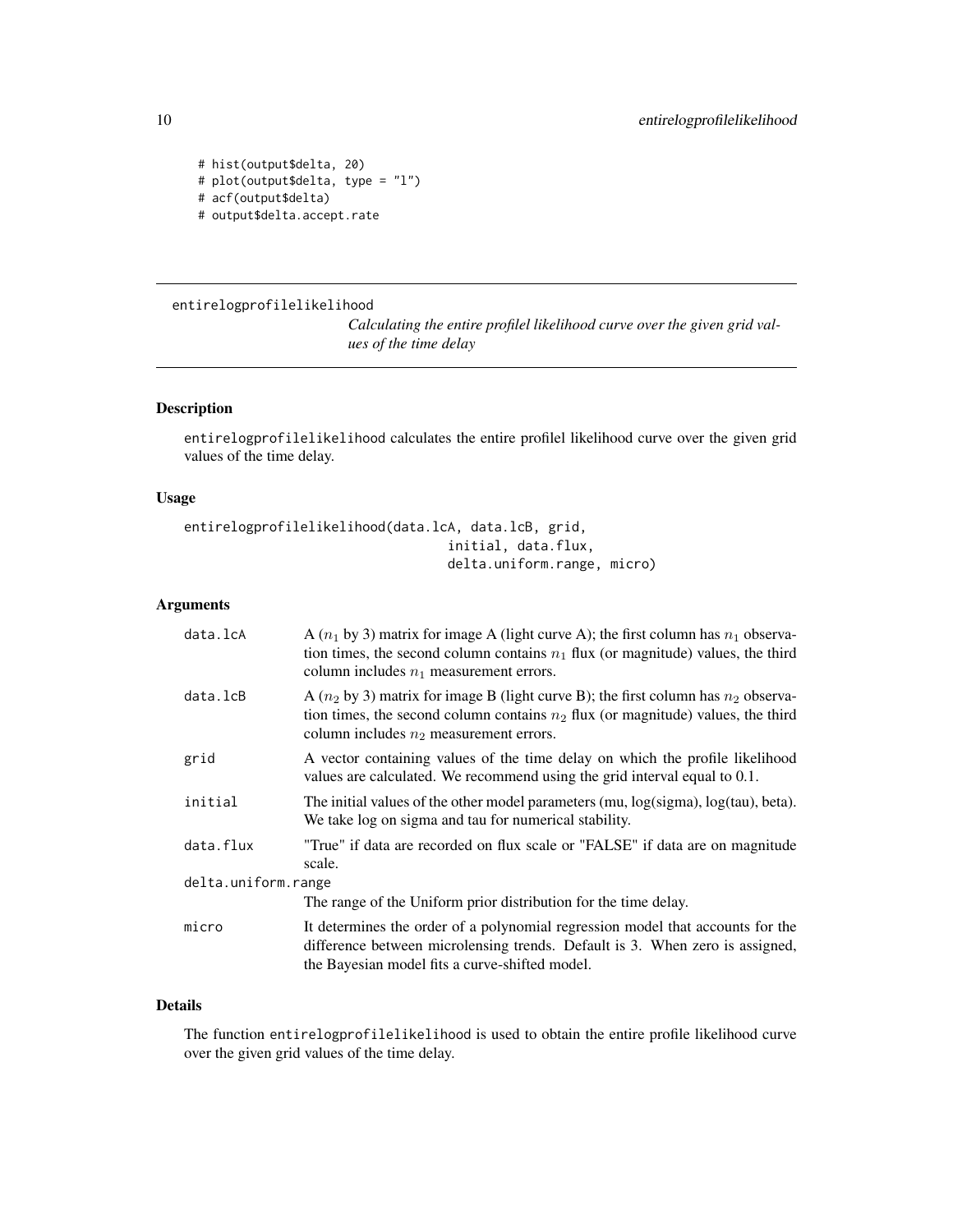#### Value

The outcome of entirelogprofilelikelihood is the values of the log profile likelihood function over the given grid values of the time delay.

#### Author(s)

Hyungsuk Tak

#### References

Hyungsuk Tak, Kaisey Mandel, David A. van Dyk, Vinay L. Kashyap, Xiao-Li Meng, and Aneta Siemiginowska (2017). "Bayesian Estimates of Astronomical Time Delays between Gravitationally Lensed Stochastic Light Curves," The Annals of Applied Statistics, 11 (3), 1309-1348.

#### Examples

```
# Loading datasets
data(simple)
head(simple)
################################################
# Time delay estimation via profile likelihood #
################################################
# Subset (data for image A) of the typical quasar data set
lcA \leq - simple[, 1 : 3]# Another subset (data for image B) of the typical quasar data set
# The observation times for image B are not necessarily the same as those for image A
lcB \leq - simple[, c(1, 4, 5)]
# The two subsets do not need to have the same number of observations
# For example, here we add one more observation time for image B
lcB <- rbind(lcB, c(290, 1.86, 0.006))
dim(lcA)
dim(lcB)
###### The entire profile likelihood values on the grid of values of the time delay.
# Cubic microlensing model
ti1 \leftarrow lcB[, 1]
ti2 <- lcB[, 1]^{2}ti3 <- lcB[, 1]^{3}ss \leq lm(lcB[, 2] - mean(lcA[, 2]) \sim ti1 + ti2 + ti3)
initial \leq c(mean(lcA[, 2]), \log(0.01), \log(200), ss$coefficients)
delta.uniform.range <- c(0, 100)
grid \leq - seq(0, 100, by = 0.1)
```

```
# grid interval "by = 0.1" is recommended,
```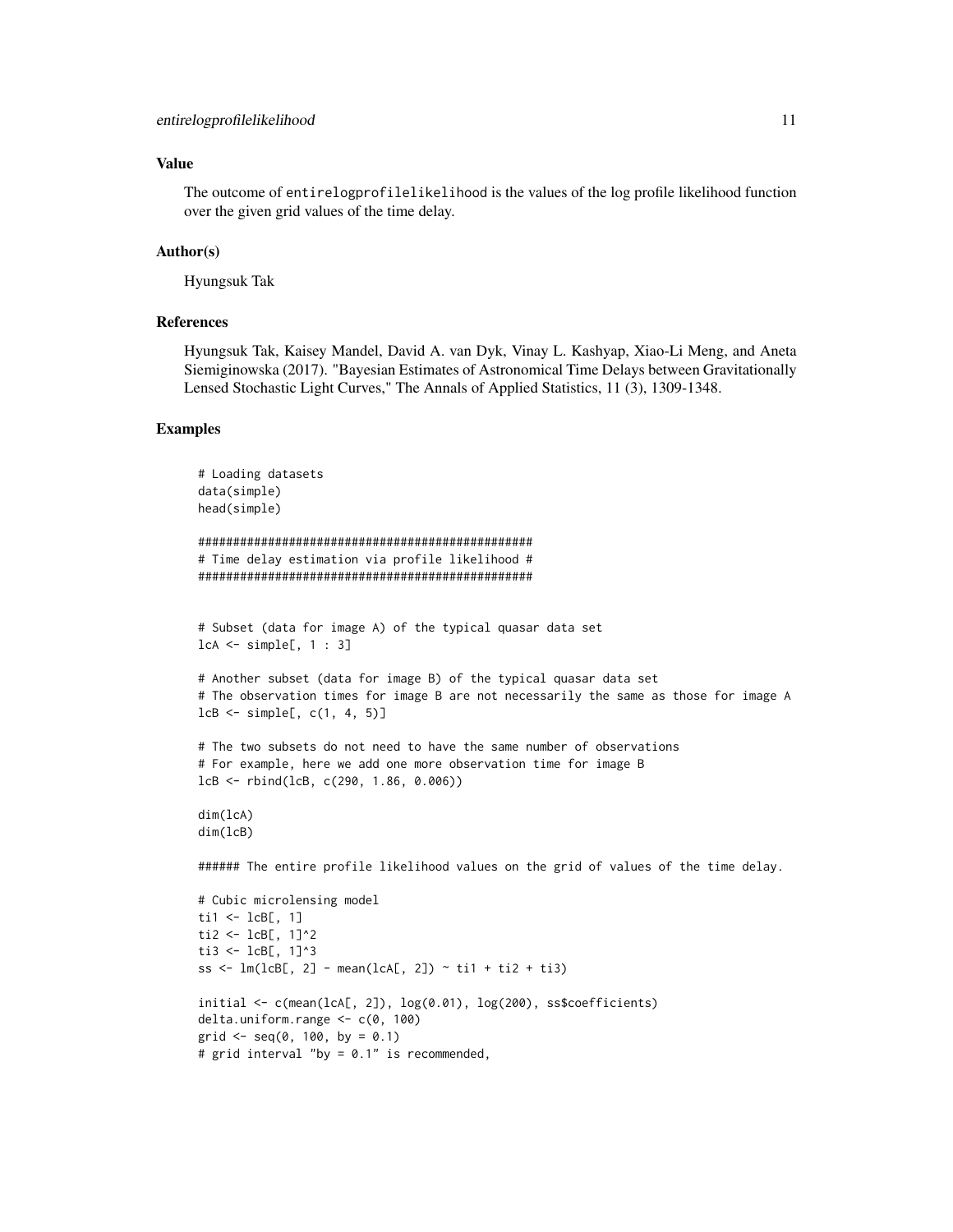<span id="page-11-0"></span># but users can set a finer grid of values of the time delay.

```
logprof <- entirelogprofilelikelihood(data.lcA = lcA, data.lcB = lcB, grid = grid,
                                      initial = initial, data.flux = FALSE,
                                 delta.uniform.range = delta.uniform.range, micro = 3)
plot(grid, logprof, type = "l",
     xlab = expression(bold(Delta)),
     ylab = expression(bold(paste("log L"[prof], "(", Delta, ")"))))
prof <- exp(logprof - max(logprof)) # normalization
plot(grid, prof, type = "l",
     xlab = expression(bold(Delta)),
     ylab = expression(bold(paste("L"[prof], "(", Delta, ")"))))
```
simple *Simulated simple data of a doubly-lensed quasar*

#### Description

We simulated a simple data set of a doubly-lensed quasar with generative parameter values (Delta, beta0, mu, sigma, tau) equal to (50, 2, 0, 0.03, 100). The number of epochs is 78 and measurement errors are the same to 0.005.

#### Usage

data(simple)

#### Format

A simple data set of a doubly-lensed quasar:

time observation times

x magnitudes of light A

se.x measurement errors of x

y magnitudes of light B

se.y measurement errors of y

#### Examples

data(simple)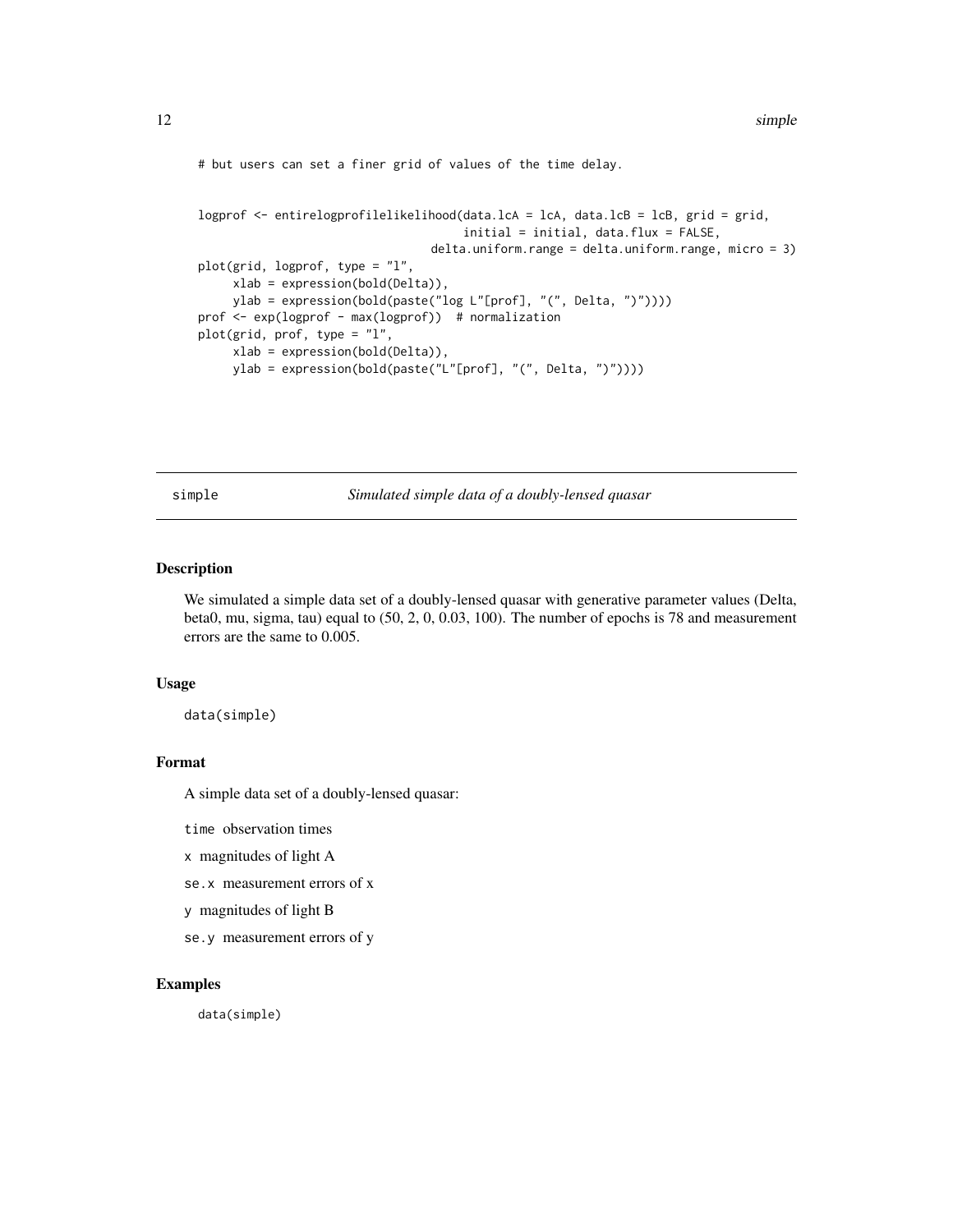<span id="page-12-0"></span>

#### Description

A 50 by 5 matrix containing a data set of a doubly-lensed quasar observed in band 1, which is modified from realistic data.

#### Usage

data(simple.band1)

#### Format

A simple data set of a doubly-lensed quasar:

time observation times

x magnitudes of light A observed in band 1

se.x measurement errors of x

y magnitudes of light B observed in band 1

se.y measurement errors of y

#### Examples

data(simple.band1)

simple.band2 *Simulated simple data of a doubly-lensed quasar observed in band 2*

#### Description

A 30 by 5 matrix containing a data set of a doubly-lensed quasar observed in band 2, which is modified from realistic data.

#### Usage

data(simple.band2)

#### Format

A simple data set of a doubly-lensed quasar:

time observation times

x magnitudes of light A observed in band 2

se.x measurement errors of x

y magnitudes of light B observed in band 2

se.y measurement errors of y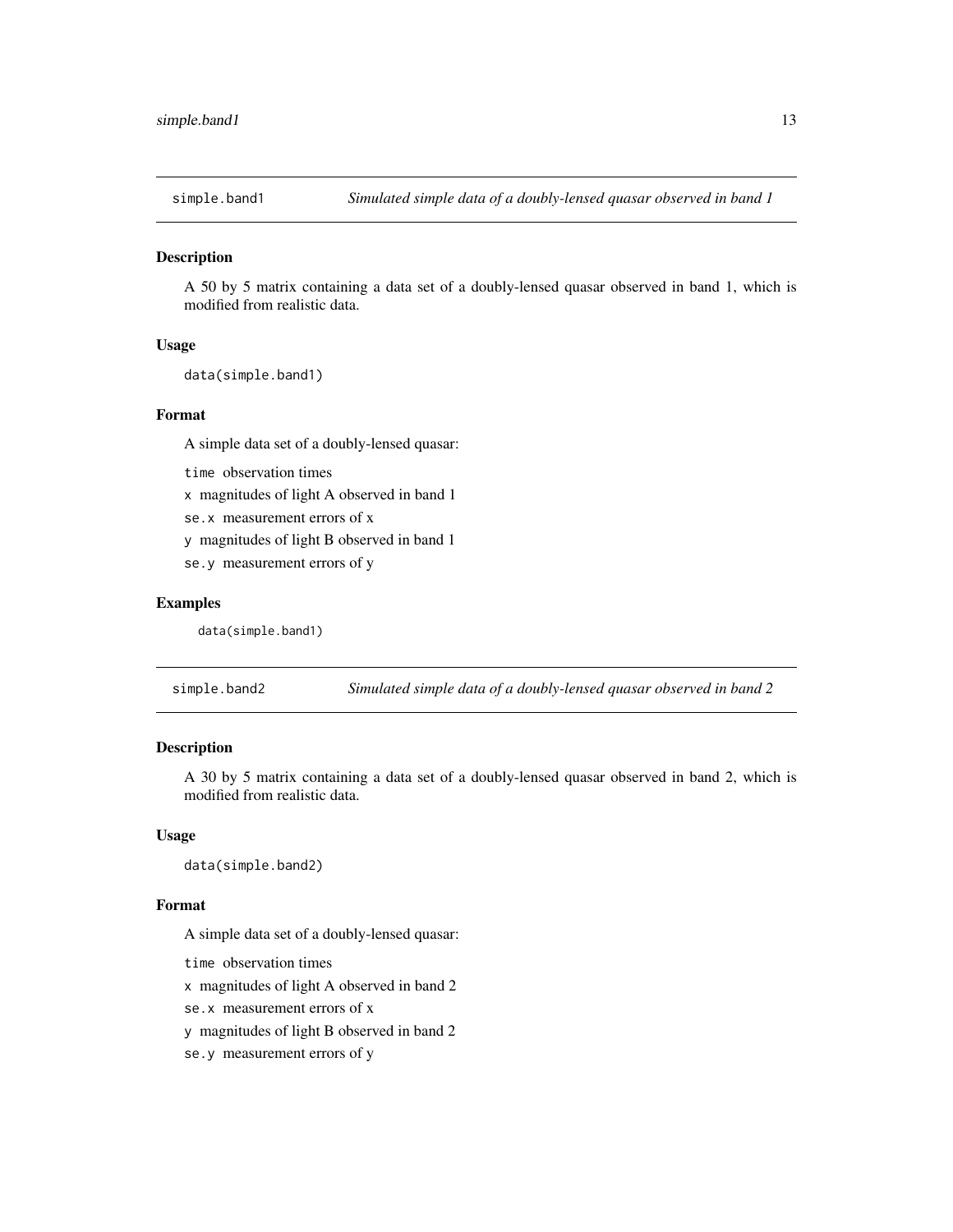#### <span id="page-13-0"></span>Examples

data(simple.band2)

timedelay *Time Delay Estimation for Stochastic Time Series of Gravitationally Lensed Quasars*

#### Description

The R package **timedelay** provides a toolbox to estimate the time delay between the brightness time series of gravitationally lensed quasar images via Bayesian and profile likelihood approaches. The model is based on a state-space representation for irregularly observed time series data generated from a latent continuous-time Ornstein-Uhlenbeck process. Our Bayesian method adopts scientifically motivated hyper-prior distributions and a Metropoli-Hastings within Gibbs sampler, producing posterior samples of the model parameters that include the time delay. A profile likelihood of the time delay is a simple approximation to the marginal posterior distribution of the time delay. Both Bayesian and profile likelihood approaches complement each other, producing almost identical results; the Bayesian way is more principled but the profile likelihood is easier to be implemented. A new functionality is added in version 1.0.9 for estimating the time delay between doubly-lensed light curves observed in two bands.

#### Details

| Package:        | timedelay                                               |
|-----------------|---------------------------------------------------------|
| Type:           | Package                                                 |
| Version:        | 1.0.11                                                  |
| Date:           | 2020-05-18                                              |
| License:        | $GPL-2$                                                 |
| Main functions: | bayesian, bayesian.multiband.entirelogprofilelikelihood |

#### Author(s)

Hyungsuk Tak, Kaisey Mandel, David A. van Dyk, Vinay L. Kashyap, Xiao-Li Meng, and Aneta Siemiginowska

Maintainer: Hyungsuk Tak <hyungsuk.tak@gmail.com>

#### References

Hyungsuk Tak, Kaisey Mandel, David A. van Dyk, Vinay L. Kashyap, Xiao-Li Meng, and Aneta Siemiginowska (2017). "Bayesian Estimates of Astronomical Time Delays between Gravitationally Lensed Stochastic Light Curves," The Annals of Applied Statistics, 11 (3), 1309-1348. Hyungsuk Tak, Xiao-Li Meng, and David A. van Dyk (2018), "A Repelling-Attracting Metropolis Algorithm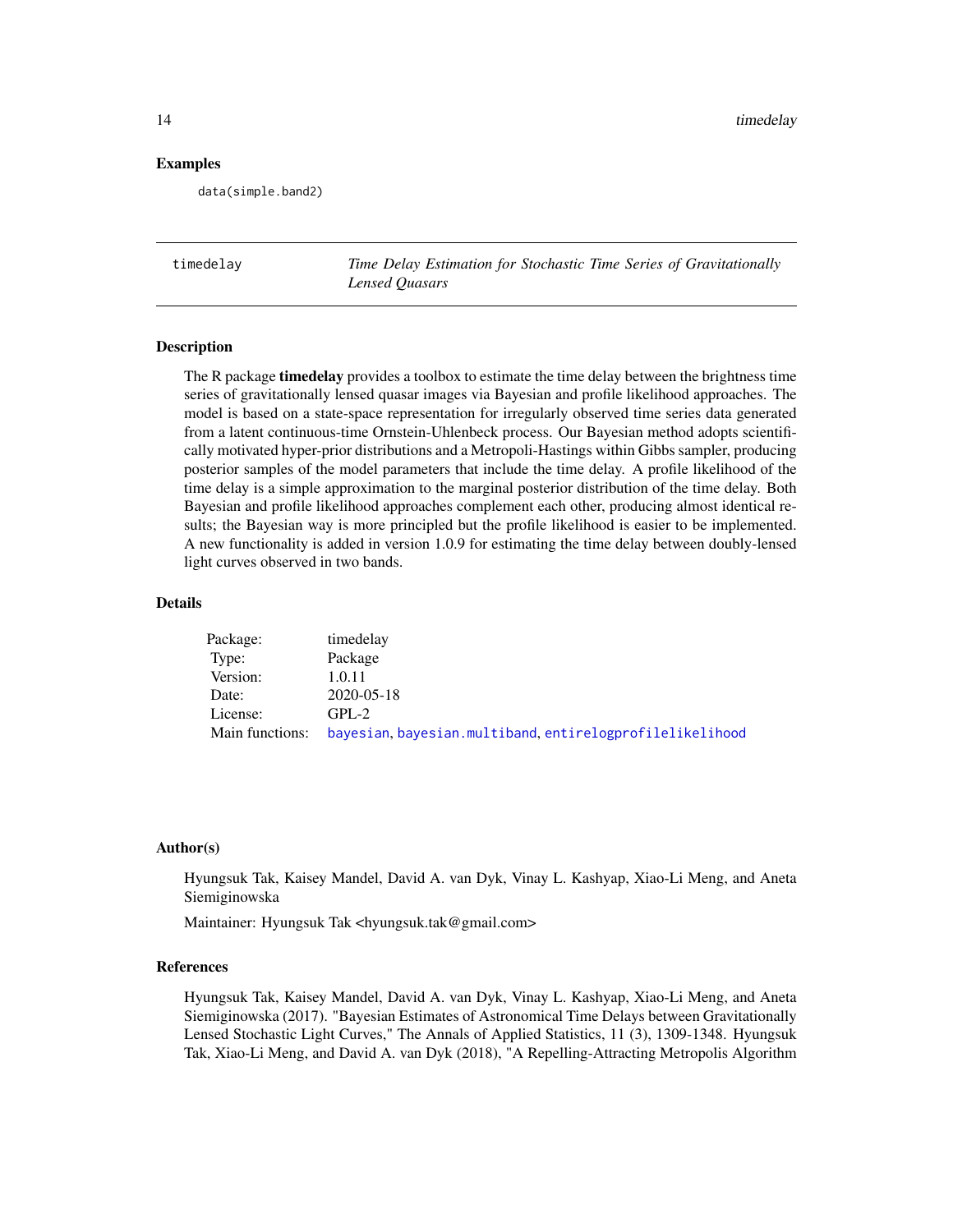#### timedelay and the state of the state of the state of the state of the state of the state of the state of the state of the state of the state of the state of the state of the state of the state of the state of the state of

for Multimodality", Journal of Computational and Graphical Statistics, 27 (3), 479-490. Zhirui Hu and Hyungsuk Tak (2020+), "Modeling Stochastic Variability in Multi-Band Time Series Data," arXiv:2005.08049.

#### Examples

```
# Loading datasets
data(simple)
head(simple)
# Subset (data for image A) of the typical quasar data set
lcA <- simple[, 1 : 3]
# Another subset (data for image B) of the typical quasar data set
# The observation times for image B are not necessarily the same as those for image A
lcB \leq - simple[, c(1, 4, 5)]
# The two subsets do not need to have the same number of observations
# For example, here we add one more observation time for image B
lcB <- rbind(lcB, c(290, 1.86, 0.006))
dim(lcA)
dim(lcB)
###############################################
# Time delay estimation via Bayesian approach #
###############################################
# Cubic microlensing model (m = 3)
output <- bayesian(data.lcA = lcA, data.lcB = lcB,
                  data.flux = FALSE, theta.ini = c(0, 0.01, 200),
                   delta.ini = 50, delta.uniform.range = c(0, 100),
                  delta.proposal.scale = 1,
                  tau.proposal.scale = 3,
                   tau.prior.shape = 1, tau.prior.scale = 1,
                  sigma.prior.shape = 1, sigma.prior.scale = 2 / 10^2,
                  asis = TRUE, micro = 3,
                  sample.size = 100, warmingup.size = 50)
names(output)
# hist(output$delta)
# plot(output$delta, type = "l")
# acf(output$delta)
### Argument description
# data.lcA: An n1 by three matrix for image A (light curve A) with
# n1 observation times in the first column,
# n1 observed magnitudes (or in flux) in the second column,
# n1 measurement errors for image A in the third column.
```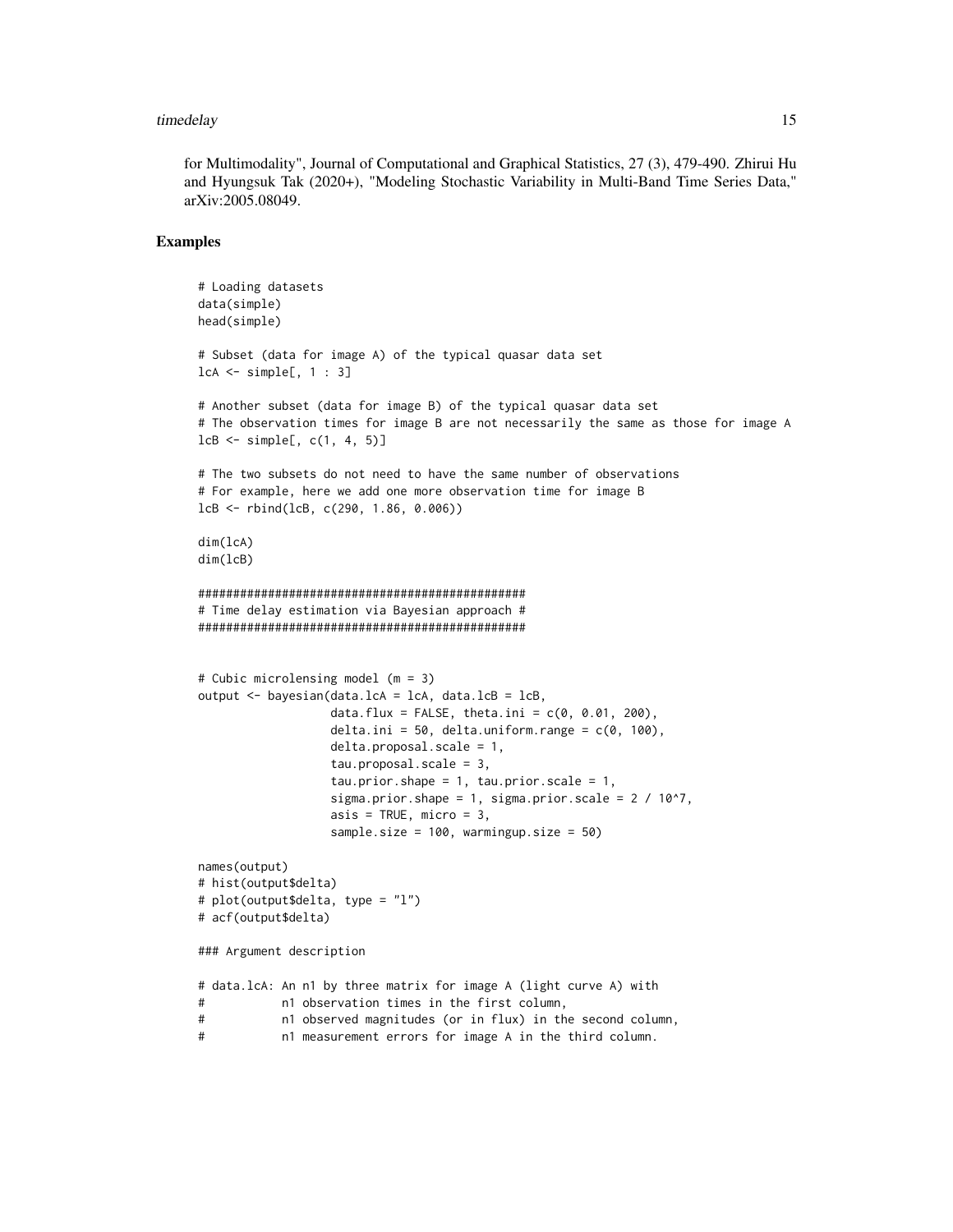```
# data.lcB: An n2 by three matrix for image B (light curve B) with
# n2 observation times in the first column,
# n2 observed magnitudes (or in flux) in the second column,
# n2 measurement errors for image A in the third column.
# data.flux: "True" if data are recorded on flux scale or "FALSE" if data are on magnitude scale.
# If your observed time series can take on negative values, then data.flux = FALSE.
# theta.ini: Initial values of theta = (mu, sigma, tau) for MCMC.
# delta.ini: Initial values of the time delay for MCMC.
# delta.uniform.range: The range of the Uniform prior distribution for the time delay.
                      The feasible entire support is
# c(min(simple[, 1]) - max(simple[, 1]), max(simple[, 1]) - min(simple[, 1]))
# delta.proposal.scale: The proposal scale of the Metropolis step for the time delay.
# tau.proposal.scale: The proposal scale of the Metropolis-Hastings step for tau.
# tau.prior.shape: The shape parameter of the Inverse-Gamma hyper-prior distribution for tau.
# tau.prior.scale: The scale parameter of the Inverse-Gamma hyper-prior distribution for tau.
# sigma.prior.shape: The shape parameter of
                    the Inverse-Gamma hyper-prior distribution for sigma^2.
# sigma.prior.scale: The scale parameter of
# the Inverse-Gamma hyper-prior distribution for sigma^2.
# micro: It determines the order of a polynomial regression model that accounts
# for the difference between microlensing trends. Default is 3.
# When zero is assigned, the Bayesian model fits a curve-shifted model.
# asis: "TRUE" if we use the ancillarity-sufficiency interweaving strategy (ASIS)
# for c (always recommended)
# multimodality: "TRUE" if we use the repelling-attracting Metropolis algorithm
# for sampling Delta in the presence of multimodality.
# Please make sure that "adaptive.delta = FALSE" so that
# adaptive MCMC for Delta is not used in the presence of multimodality.
# adaptive.freqeuncy: The adaptive MCMC is applied for every specified frequency.
# If it is specified as 100,
                     the adaptive MCMC is applied to every 100th iterstion.
# adaptive.delta: "TRUE" if we use the adaptive MCMC for the time delay.
# adaptive.delta.factor: The factor, exp(adaptive.delta.factor) or exp(-adaptive.delta.factor),
# multiplied to the proposal scale of the time delay for adaptive MCMC.
                        Default is 0.01.
# adaptive.tau: "TRUE" if we use the adaptive MCMC for tau.
# adaptive.tau.factor: The factor, exp(adaptive.tau.factor) or exp(-adaptive.tau.factor),
# multiplied to the proposal scale of tau for adaptive MCMC.
# sample.size: The number of posterior samples for each parameter
# warmingup.size: The number of burn-ins
# Type ?bayesian for further details on graphical model checking.
################################################
# Time delay estimation via profile likelihood #
```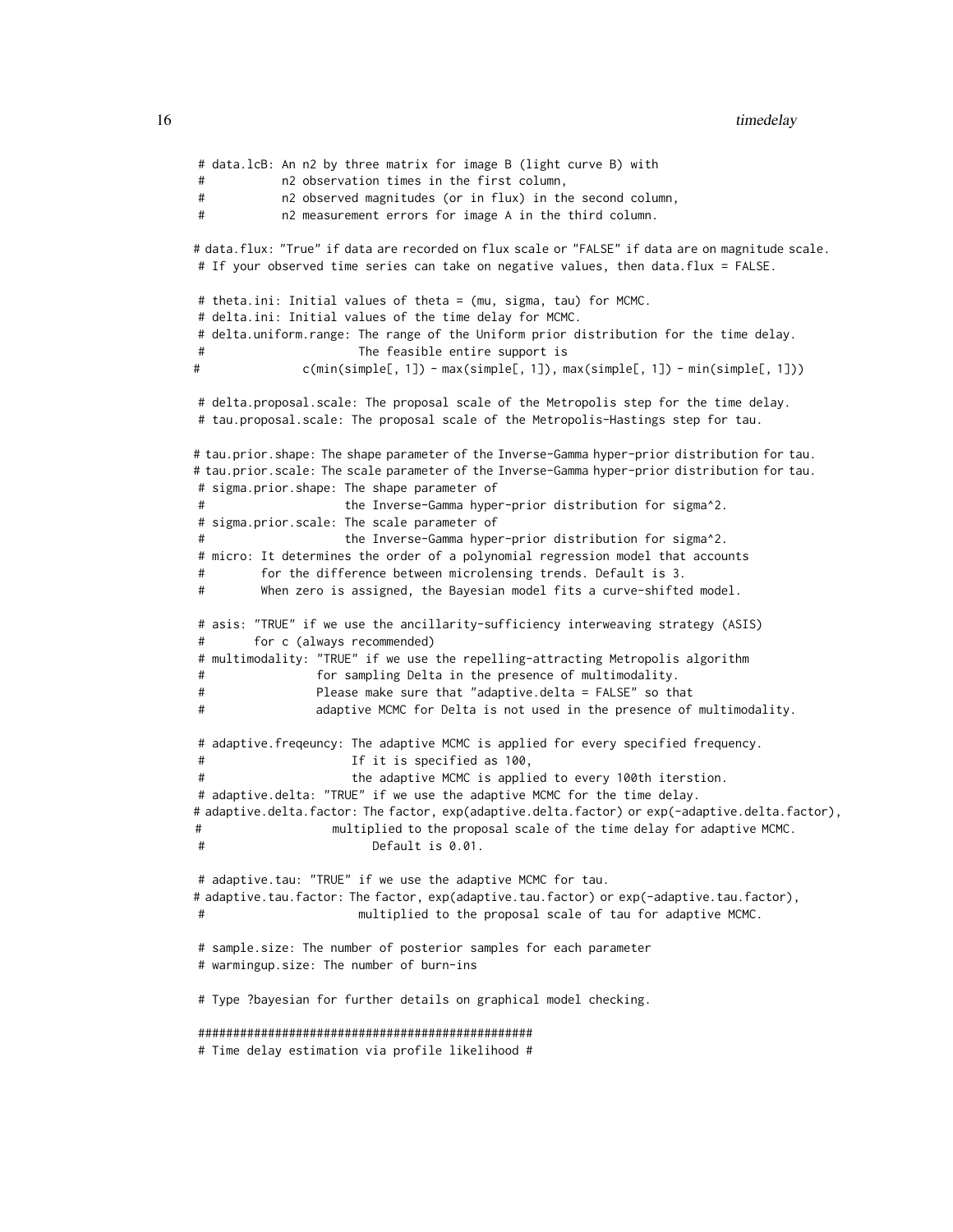#### timedelay and the state of the state of the state of the state of the state of the state of the state of the state of the state of the state of the state of the state of the state of the state of the state of the state of

```
################################################
###### The entire profile likelihood values on the grid of values of the time delay.
# Cubic microlensing model
ti1 \leftarrow lcB[, 1]ti2 <- lcB[, 1]^2
ti3 <- lcB[, 1]^3
ss <- lm(lcB[, 2] - mean(lcA[, 2]) - til + ti2 + ti3)initial <- c(mean(lcA[, 2]), log(0.01), log(200), ss$coefficients)
delta.uniform.range <- c(0, 100)
grid \leq -seq(0, 100, by = 0.1)# grid interval "by = 0.1" is recommended for accuracy,
# but users can set a finer grid of values of the time delay.
### Running the following codes takes more time than CRAN policy
### Please type the following lines without "#" to run the function and to see the results
# logprof <- entirelogprofilelikelihood(data.lcA = lcA, data.lcB = lcB, grid = grid,
# initial = initial, data.flux = FALSE,
# delta.uniform.range = delta.uniform.range, micro = 3)
# plot(grid, logprof, type = "l",
# xlab = expression(bold(Delta)),
# ylab = expression(bold(paste("log L"[prof], "(", Delta, ")"))))
# prof <- exp(logprof - max(logprof)) # normalization
# plot(grid, prof, type = "l",
# xlab = expression(bold(Delta)),
# ylab = expression(bold(paste("L"[prof], "(", Delta, ")"))))
### Argument description
# data.lcA: The data set (n by 3 matrix) for light curve A
# (1st column: observation times, 2nd column: values of fluxes or magnitudes,
# 3rd column: measurement errors)
# data.lcB: The data set (w by 3 matrix) for light curve B
# (1st column: observation times, 2nd column: values of fluxes or magnitudes,
# 3rd column: measurement errors)
# grid: the vector of grid values of the time delay
# on which the log profile likelihood values are calculated.
# initial: The initial values of the other model parameters (mu, log(sigma), log(tau), beta)
# data.flux: "True" if data are recorded on flux scale or "FALSE" if data are on magnitude scale.
# delta.uniform.range: The range of the Uniform prior distribution for the time delay.
# micro: It determines the order of a polynomial regression model that accounts
# for the difference between microlensing trends. Default is 3.
# When zero is assigned, the Bayesian model fits a curve-shifted model.
```